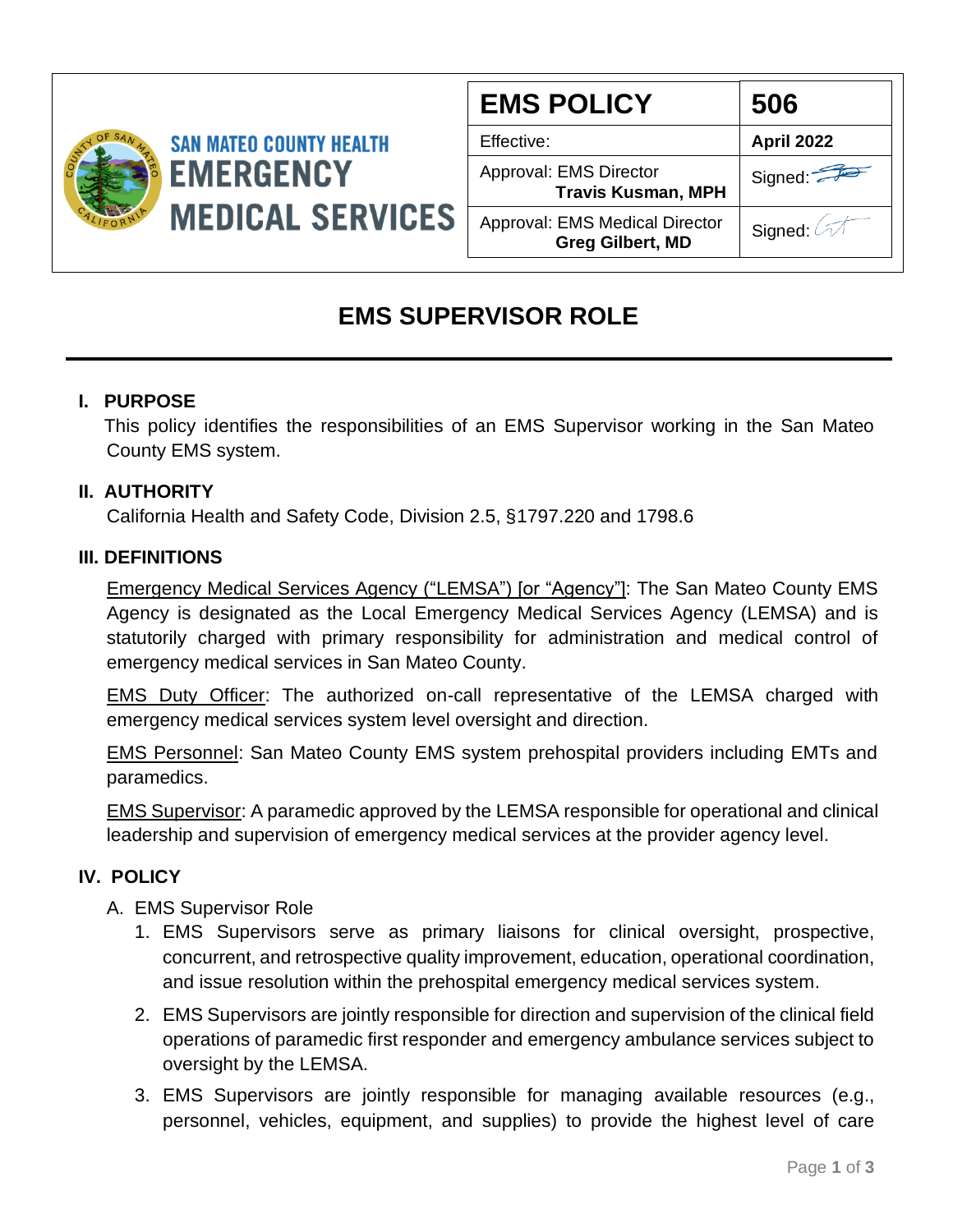

possible.

- 4. EMS Supervisors will be notified by County Public Safety communications (PSC) of unusual or high-risk situations. Field crews should also notify EMS Supervisors of unusual or high-risk situations they encounter at scene.
- 5. The closest available EMS Supervisor shall respond as assigned by PSC or at the direction of the EMS Duty Officer to unusual or high-risk situations including but not limited to multi-casualty and high threat incidents. Additional EMS Supervisors shall respond based upon incident needs and in accordance with the Mass Casualty Incident Plan.
- 6. EMS Supervisors will immediately report to the incident commander unless otherwise assigned.
- B. Supervisor Responsibilities
	- 1. Provide patient care until the arrival of other paramedics when first at scene and assist subsequently arriving crews with patient care as needed and appropriate.
	- 2. Directly and indirectly observe and support EMS crew performance in the field consistent with concurrent and ongoing continuous quality improvement needs. Consistently recognize and acknowledge identified exceptional care and service.
	- 3. Provide guidance and present new information regarding the San Mateo County EMS system (e.g., protocol or procedure change, quality assurance reviews, etc.) to prehospital personnel.
	- 4. Serve as a resource to prehospital personnel and LEMSA regarding EMS system policies, procedures, and protocols.
	- 5. Provide timely consultation and guidance to on-duty EMS personnel upon request.
	- 6. Intervene when unsafe operations or inappropriate patient care is observed.
	- 7. Inform LEMSA of reportable clinical incidents pursuant to the EMS Event Reporting policy and collaborate in associated mitigation and resolution efforts.
	- 8. Serve as a liaison for communicable disease exposures for notification of potential communicable diseases (e.g., airborne and blood exposures). Assists in obtaining patient information from hospital as needed. Ensures referral to occupational health as required. Facilitates communication regarding communicable disease exposure to all